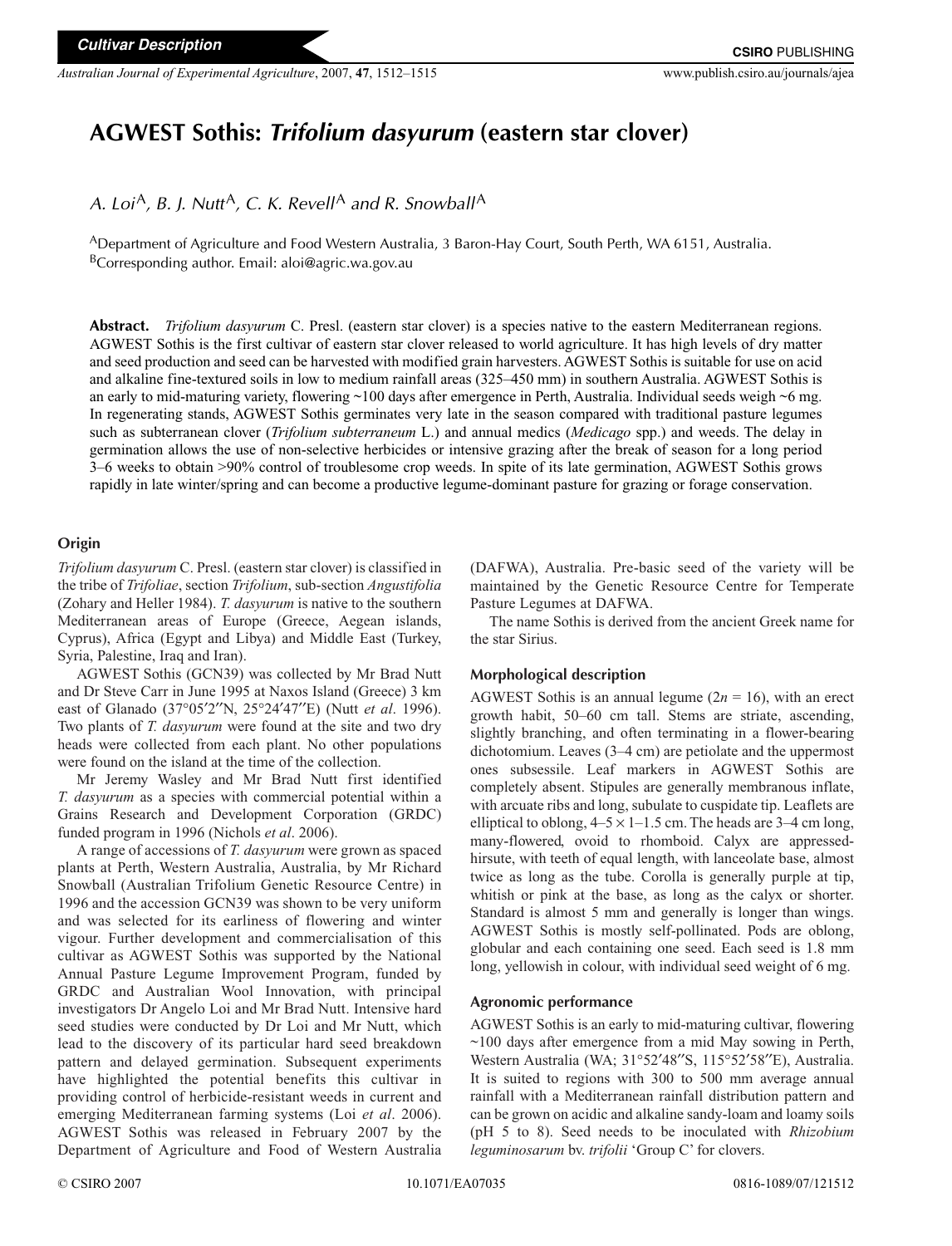| Species and cultivar                             |                | Herbage yield (t/ha) | Seed yield (kg/ha)         |                            |  |
|--------------------------------------------------|----------------|----------------------|----------------------------|----------------------------|--|
|                                                  | Cunderdin      | Mingenew             | Cunderdin                  | Mingenew                   |  |
| Trifolium dasyurum cv. AGWEST Sothis             | $5.6 \pm 1.3$  | $4.1 \pm 0.7$        | $663 \pm 191$              | $310 \pm 5$                |  |
| Biserrula. pelecinus cv. Casbah                  | $4.3 \pm 0.3$  | $4.9 \pm 1.3$        | $439 \pm 148$              | $568 \pm 224$              |  |
| Medicago littoralis cv. Herald                   | $6.3 \pm 0.4$  | $5.6 \pm 0.9$        | $379 \pm 95$               | $607 \pm 178$              |  |
| Medicago polymorpha cv. Santiago                 | $5.8 \pm 0.5$  | $4.9 \pm 0.2$        | $502 \pm 335$              | $665 \pm 109$              |  |
| Medicago truncatula cv. Caliph                   | $6.5 \pm 0.2$  | $3.8 \pm 0.5$        | $648 \pm 121$              | $582 \pm 62$               |  |
| Ornithopus compressus cv. Santorini <sup>A</sup> | $3.1 \pm 0.5$  | $5.2 \pm 0.9$        | $801 \pm 138$ <sup>A</sup> | $676 \pm 118$ <sup>A</sup> |  |
| Ornithopus sativus cv. Cadiz                     | $4.3 \pm 0.6$  | $5.8 \pm 0.3$        | $357 \pm 147^{\rm A}$      | $38 \pm 20^{A}$            |  |
| Trifolium glanduliferum cv. Prima                | $4.9 \pm 0.5$  | $4.1 \pm 0.3$        | $367 \pm 125$              | $427 \pm 145$              |  |
| Trifolium michelianum cv. Frontier               | $5.1 \pm 0.4$  | $5.1 \pm 0.7$        | $237 \pm 47$               | $168 \pm 43$               |  |
| Trifolium subterraneum cv. Dalkeith              | $4.0 \pm 0.05$ | $4.6 \pm 0.1$        | $201 \pm 36$               | $252 \pm 40$               |  |

**Table 1. Herbage and seed yields (mean ± s.e.) in the year of establishment (1998) and seed yield at Cunderdin and Mingenew, Western Australia**

APods only.

An agronomic evaluation of eastern star clover and other pasture species was conducted at Mingenew (29°11′S, 115°25′E, ~400 km north-east of Perth), Cunderdin (31°39′S, 117°13′E, ~150 km east of Perth) and Pingelly (32°31′S, 117°05′E, ~140 km south-east of Perth). The three sites have a typical Mediterranean climate, with the Cunderdin and Mingenew sites having a fine textured soil, and  $pH(H<sub>2</sub>O)$  of 6.2 and 5.8, respectively. Soil at the Pingelly site was an acidic sandy loam with a pH  $(H<sub>2</sub>O)$  of 5.0. The average annual rainfall for the sites is 365 mm, 370 mm and 440 mm, respectively, with a shorter and warmer growing season at Mingenew site. Dry matter production and seed yield were collected in the first and third years. Regenerating seedling counts were recorded in the second and third year of the trial after the site was cropped.

Herbage production in spring of ungrazed AGWEST Sothis for the first year of establishment ranged from 4.1 to 5.6 t/ha (Table 1). Seed yields ranged from 310 to 663 kg/ha (Table 1). Norman *et al*. (2005) found that AGWEST Sothis was also able to set adequate amounts of seed under moderate grazing. It has high forage quality in terms of dry matter digestibility (71%) and crude protein generally varies between 20 and 25% at the start of flowering (Norman *et al*. 2005).

Mature pods of several species were harvested at Cunderdin and tested at Shenton Park Field Station in Perth for their levels of hard seed. Six samples (each of 100 seeds) of all species were placed in flywire envelopes and laid on the soil surface at the beginning of summer (January) as described by Loi *et al.* (1999). The pods were sampled at 0 (January),

**Table 2. Individual seed weight (mg) and seed softening (percentage hard seed ± s.e.) of freshly harvested AGWEST Sothis and other annual pasture legumes in the field over summer and autumn at Perth, Western Australia, at 0, 90, and 180 days from 10 January 1999**

| Species and cultivar                 | Seed weight | Hard seed levels |              |              |
|--------------------------------------|-------------|------------------|--------------|--------------|
|                                      | (mg)        | 0 days           | 90 days      | 180 days     |
| Trifolium dasyurum cv. AGWEST Sothis | 6.2         | $89 \pm 1.3$     | $82 \pm 2.0$ | $67 \pm 3.0$ |
| Biserrula pelecinus cv. Casbah       | 1.2         | $99 \pm 0.2$     | $90 \pm 4.5$ | $86 \pm 5.4$ |
| Medicago littoralis cv. Herald       | 2.3         | $95 \pm 3.6$     | $90 \pm 1.0$ | $85 \pm 3.8$ |
| Medicago polymorpha cv. Santiago     | 3.6         | $69 \pm 4.0$     | $75 \pm 5.1$ | $61 \pm 5.6$ |
| Medicago truncatula cv. Caliph       | 3.7         | $98 \pm 2.0$     | $88 \pm 2.5$ | $82 \pm 2.9$ |
| Ornithopus compressus cv. Santorini  | 3.2         | $99 \pm 0.3$     | $94 \pm 1.5$ | $78 \pm 3.6$ |
| Trifolium glanduliferum cv. Prima    | 0.7         | $98 \pm 0.5$     | $60 \pm 5.6$ | $56 \pm 3.6$ |
| Trifolium michelianum cv. Frontier   | 0.7         | $86 \pm 7.7$     | $15 \pm 6.1$ | $4 \pm 1.3$  |
| Trifolium subterraneum cv. Dalkeith  | 6.7         | $79 \pm 1.9$     | $18 \pm 1.0$ | $14 \pm 3.0$ |

**Table 3. Seedling regeneration in the year after establishment (1999) and after a crop (2000) at Cunderdin, Western Australia** Values in parentheses are standard errors

| Species and cultivar                 | 1.iv.99<br>$(\text{plant/m}^2)$ | 28. v.99<br>$(\text{plant/m}^2)$ | 1 vii.99<br>$(\text{plant/m}^2)$ | 2.11.00<br>$(\text{plant/m}^2)$ | 10.x.00<br>$(\text{plant/m}^2)$ | $30.$ vi.00<br>$(\text{plant/m}^2)$ |
|--------------------------------------|---------------------------------|----------------------------------|----------------------------------|---------------------------------|---------------------------------|-------------------------------------|
| Trifolium dasyurum cv. AGWEST Sothis | 271(74)                         | 258(73)                          | 1433 (273)                       | 17(8)                           | 306 (207)                       | 1552 (87)                           |
| Medicago polymorpha cv. Santiago     | 300(53)                         | 579 (151)                        |                                  | 172 (54)                        | 272 (126)                       | $\bf{0}$                            |
| Medicago littoralis cv. Herald       | 2933 (472)                      | 1919 (692)                       |                                  | 297 (81)                        | 406(64)                         | 0                                   |
| Trifolium michelianum cv. Frontier   | 967 (270)                       | 1942 (509)                       |                                  | 29(8)                           | 56 (36)                         | $\bf{0}$                            |
| Trifolium subterraneum cv. Dalkeith  | 3225 (503)                      | 2475 (135)                       |                                  | 233(32)                         | 219(22)                         | $\Omega$                            |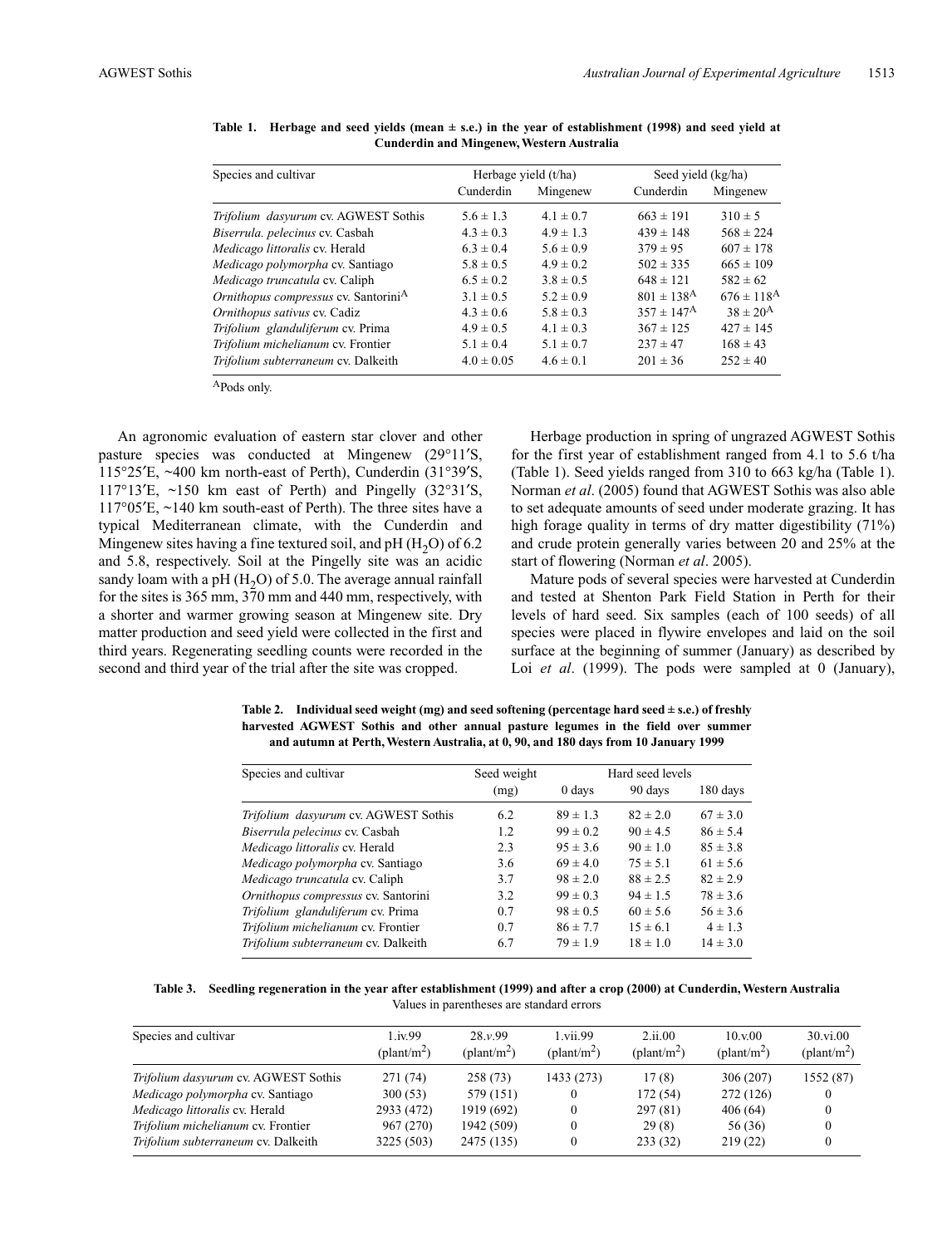| Species and cultivar                 | 24. v.01             | 20.vi.01             | $23.$ vii. $01$      |
|--------------------------------------|----------------------|----------------------|----------------------|
|                                      | $(\text{plant/m}^2)$ | $(\text{plant/m}^2)$ | $(\text{plant/m}^2)$ |
| Trifolium dasyurum cv. AGWEST Sothis | 716 (97)             | 1236 (348)           | 433 (159)            |
| Trifolium glanduliferum cv. Prima    | 3730 (360)           |                      | $\theta$             |
| Biserrula pelecinus cv. Casbah       | 4600 (443)           |                      | $\theta$             |
| Trifolium subterraneum cv. Dalkeith  | 2211 (98)            |                      | $\theta$             |

**Table 4. Seedling regeneration (plants/m2) in second year (2001) after one pasture year at Pingelly, Western Australia**

Values in parentheses are standard errors

90 (April) and 180 days (July) and the percentage of hard seed was recorded.

AGWEST Sothis is a hardseeded clover with a marked delay in seed softening. Its percentage of hard seed and its pattern of seed softening over the summer–autumn period are compared with other pasture legumes Table 2. AGWEST Sothis usually softens more rapidly in the second 90 day period, unlike *T. subterraneum* cv. Dalkeith and *Trifolium michelianum* cv. Frontier, which generally soften rapidly over the first 90 days and are exposed to risk of germination following false breaks. The high levels of hard seed at the end of summer (67%) of AGWEST Sothis combined with observations of excellent seedling regeneration (Tables 3 and 4) suggest that it is likely to be suited to self-regenerating ley systems or short-term phase farming systems (where it needs to be resown at the beginning of each pasture phase).

### *Using AGWEST Sothis as a tool for weed management*

In regenerating pastures, the delayed germination of AGWEST Sothis is a useful tool for controlling weeds, particularly herbicide-resistant crop weeds in the pasture phase. Its long period of delayed germination allows the use of non-selective herbicides (and grazing where possible) for a period of up to 8 weeks (3–6 weeks preferably) after the break of the season to control >90% of the emerged weeds without compromising future legume production. The density of AGWEST Sothis is only moderately reduced by such an herbicide treatment compared with subterranean clover (65% cf. 3% seedling densities) but there is a marked decline in weed densities (Table 5).

The ability to control weeds early in the growing season is critical for successful pasture establishment. However, delayed sowing to allow consecutive knockdowns with non-selective

#### **Table 5. Plant densities of** *Trifolium dasyurum* **AGWEST Sothis,** *Trifolium subterraneum* **cv. Dalkeith and weeds in herbicide-treated and unsprayed treatments**

Values in parentheses are standard errors

|                                     | Sown legume<br>$(\text{plant/m}^2)$ | Grasses<br>$(\text{plant/m}^2)$ | Herbs<br>$(\text{plant/m}^2)$ |
|-------------------------------------|-------------------------------------|---------------------------------|-------------------------------|
| AGWEST Sothis, unsprayed            | 722 (135)                           | 6325 (3615) 3548 (939)          |                               |
| AGWEST Sothis, sprayed <sup>A</sup> | 475 (84)                            | 165(32)                         | 0(0)                          |
| Dalkeith, unsprayed                 | 5160 (992)                          | 5295 (3152) 3682 (443)          |                               |
| Dalkeith, sprayed <sup>A</sup>      | 161(30)                             | 145(61)                         | 4(3)                          |

APlots were sprayed on the 27 May 2004 (5 weeks after the first germinating rainfall) with a non-selective herbicide (glyphosate, 540 g a.i./ha).

herbicides usually compromises pasture establishment and may limit the winter production of the legume. The yield penalty from late sowing of AGWEST Sothis appears to be much less (around 20%) than for current pasture legume species.

# *Herbicide tolerance*

Results from herbicide trials conducted at Northam, WA, during 2003 and 2004 indicate that AGWEST Sothis is sensitive to many of the more common broadleaf herbicides including Bromoxynil, Tigrex, Spinnaker, Raptor and Broadstrike (Valentine and Ferris 2006). There are currently no broadleaf herbicides registered for use on eastern star clover. Grass weeds, however, can be safely controlled with selective herbicides.

## *Disease and pest tolerance*

AGWEST Sothis is very susceptible to clover scorch [*Kabatiella caulivora* (Kirch.) Karak] and should not be grown where this disease commonly occurs (M. P. You, pers. comm.). However, the main target environment for this cultivar is the low to medium rainfall wheatbelt where clover scorch outbreaks are infrequent. AGWEST Sothis is also susceptible to chocolate spot (*Botrytis fabae* Sardina) and grey mould (*Botrytis cinerea* Pers.) and it should not be grown before or after grain legume crops (M. P. You, pers. comm.). No formal screening has been conducted for root rots or other foliar diseases. However, no obvious disease outbreaks have been noted in field plots (Loi *et al*. 2007).

Testing has indicated low to moderate sensitivity to redlegged earth mite (*Halotydeus destructor* Tucker) at the seedling stage. The cultivar is sensitive to cowpea aphids (*Aphis craccivora* Koch), which can reduce seed production. Blue green aphids (*Acyrthosiphon kondoi* Shinji) appear less damaging. Lucerne flea (*Sminthurus viridus* L.) has been observed to be less damaging in spring on AGWEST Sothis than in subterranean clover.

#### *Seed harvesting*

Seed of AGWEST Sothis can be harvested with modified grain harvesters, but seed is rapidly shed from the calyx and harvest efficiency can be low if harvest is delayed by uneven ripening. Best results will be obtained if the pasture is swathed to ensure even drying of the crop.

# **Acknowledgements**

AGWEST Sothis was developed and field tested within the National Annual Pasture Legume Improvement Program supported by the Grains Research